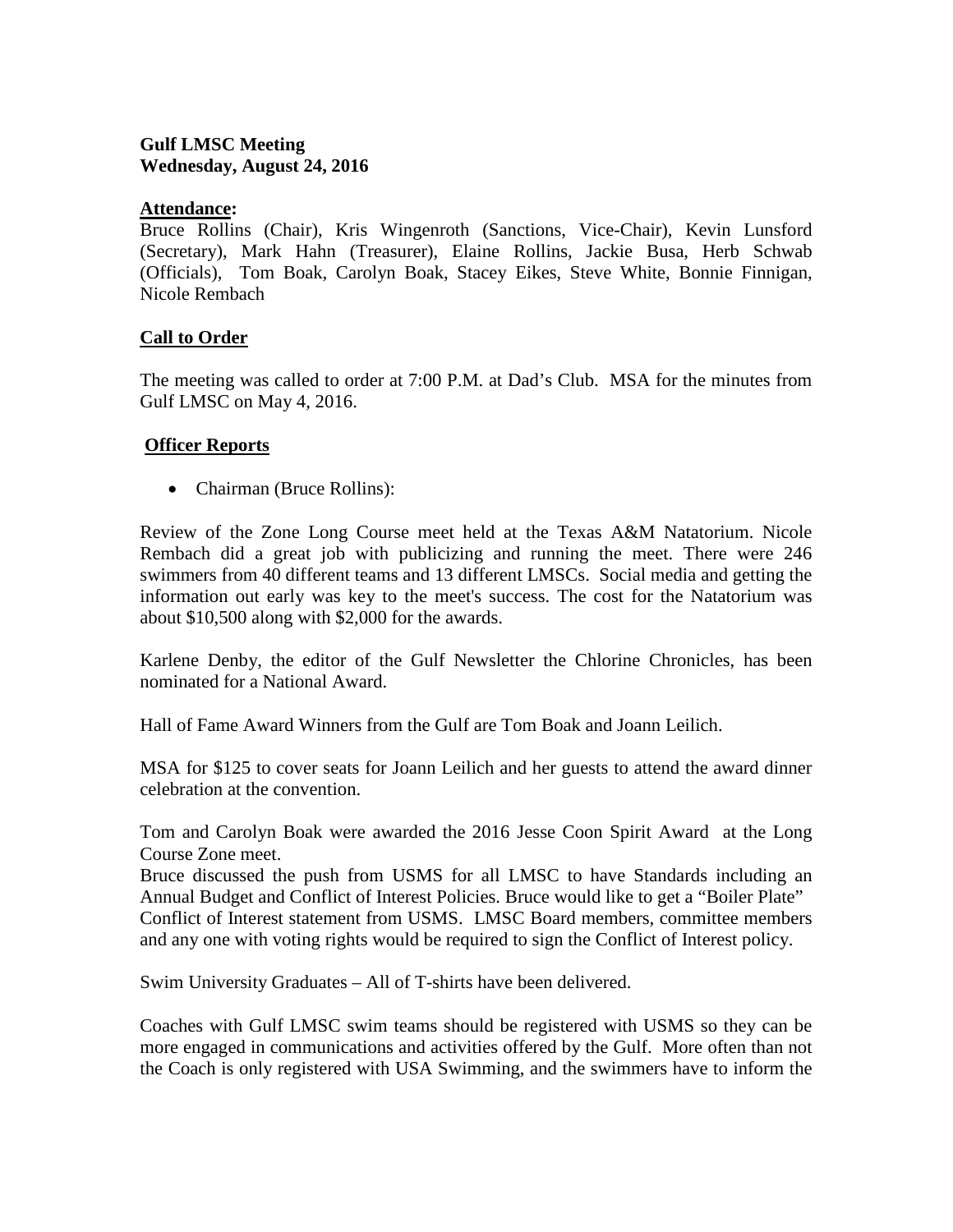coaches about Gulf USMS activities. There was a discussion about offering additional incentives to join USMS such as swim caps or towels.

There was a discussion about the Short Course Yards 2017 Zone meet that was being bid on by both the South Texas LMSC (to be held at the University of Texas) and the Gulf LMSC (to be held at The Woodlands). It was decided to contact South Texas LMSC and Ed Coates before the Convention to work out possible conflicts.

• Sanctions (Kris Wingenroth):

The Woodlands Fall Classic was sanctioned. There was Dual Sanction for one of the Senior Circuit meets. Carolyn Boak talked about the differences in USMS and USA swimming warm-up protocols. Since Dirk Marshall is the Masters Coach at UofH, there was a discussion about having UofH possibly host a meet.

• Treasurer (Mark Hahn):

Mark gave a report of his health issues. Mark and Bruce presented a preliminary Budget Proposal.

MSA for \$9 swimmer registration fee for Gulf LMSC combined with \$41 for National USMS for 2017. For the following year, 2018, the swimmer registration fee for the Gulf LMSC will be \$7 combined with \$43 for National USMS. This results in a total registration fee for Gulf Swimmers of \$50.

The current ending balance as of July 31, 2016 is \$23,234.43 along with \$30,000.00 in CDs for a total of \$53,234.43.

• Secretary (Kevin Lunsford):

Nothing to report.

- Registrar (Scott Campbell and Bruce Williams both not present):
- Top Ten Recorder (Emmett Hines not present):
- Officials (Herb Schwab):

Nothing to report.

• Website (Sheila Baskett not present):

There was a discussion about the Gulf LMSC's Website and the incorrect information regarding team addresses and officers on the website. Information on the website is not being updated in a timely manner. Bruce was contacted by National USMS about these problems.